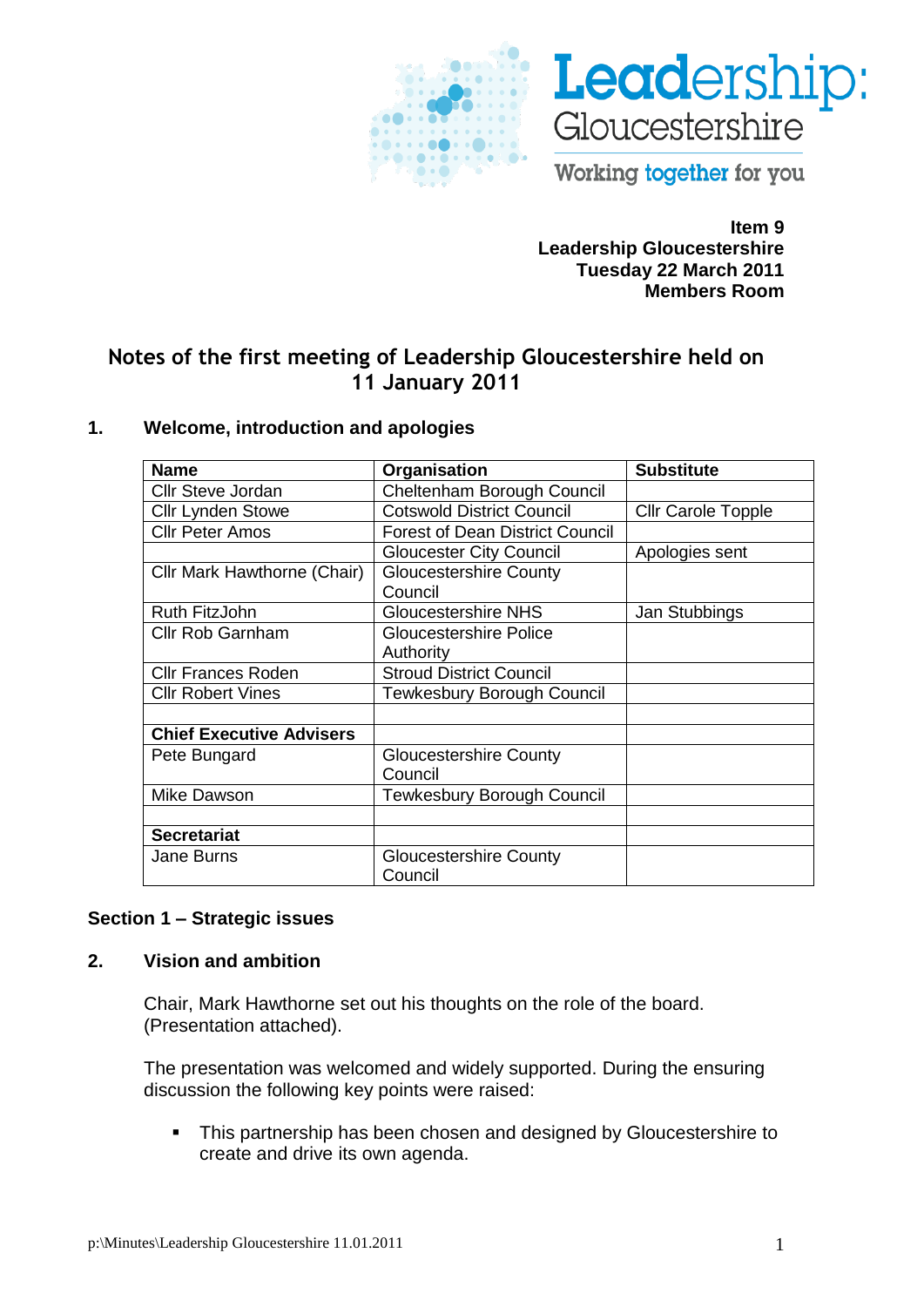- There are strong messages across the public sector about the need to work together and share services, particularly given the challenging financial times over the next few years
- There is a considerable amount of change in the public sector and there will be new opportunities to work with existing and new organisations
- If is important that this partnership passes the "Joe Public" test so some thought will need to be given to measures of success and communicating key messages
- It is important to know what each other are doing but the main benefit of the partnership should be in collective action and a mutuality of approach
- **There will be times when this partnership will challenge the non**compliance or defiance of others
- The partnership should learn from past experiences and understand how to encourage success. This probably means tackling a small number of issues, having some "oven ready" issues to promote and not over promising.
- The board wants to be the place where new issues come first, e.g. implications of Health White Paper
- The board may want to invite or co-opt others to help achieve its objectives
- To board needs to invest in its own team development

# **3. Priorities for 2011/12**

` Arising from the discussion, the following priorities were identified:

- A shared understanding of the top three issues for each organisation
- Strategic principles around shared use of assets and a review of shared property staff (check wording)
- The Localism Bill and how we might work together to support it in Gloucestershire

# Agreed actions

- (1) A facilitated planning session is arranged to discuss the top 3 issues over the next 3 years and where the board wants to make a difference (Action PB/MD/JB)
- (2) Steve Jordan to lead the piece of work on assets and Mike Dawson to draft the brief. (Action MD)
- (3) A report to be produced on the decision-making processes of each organisation around the table (Action MD/JB)
- (4) A report to be produced on the opportunities within the Localism Bill (Action JB)
- (5) Health representation on the board to be Jan Stubbings and Dr Helen Miller